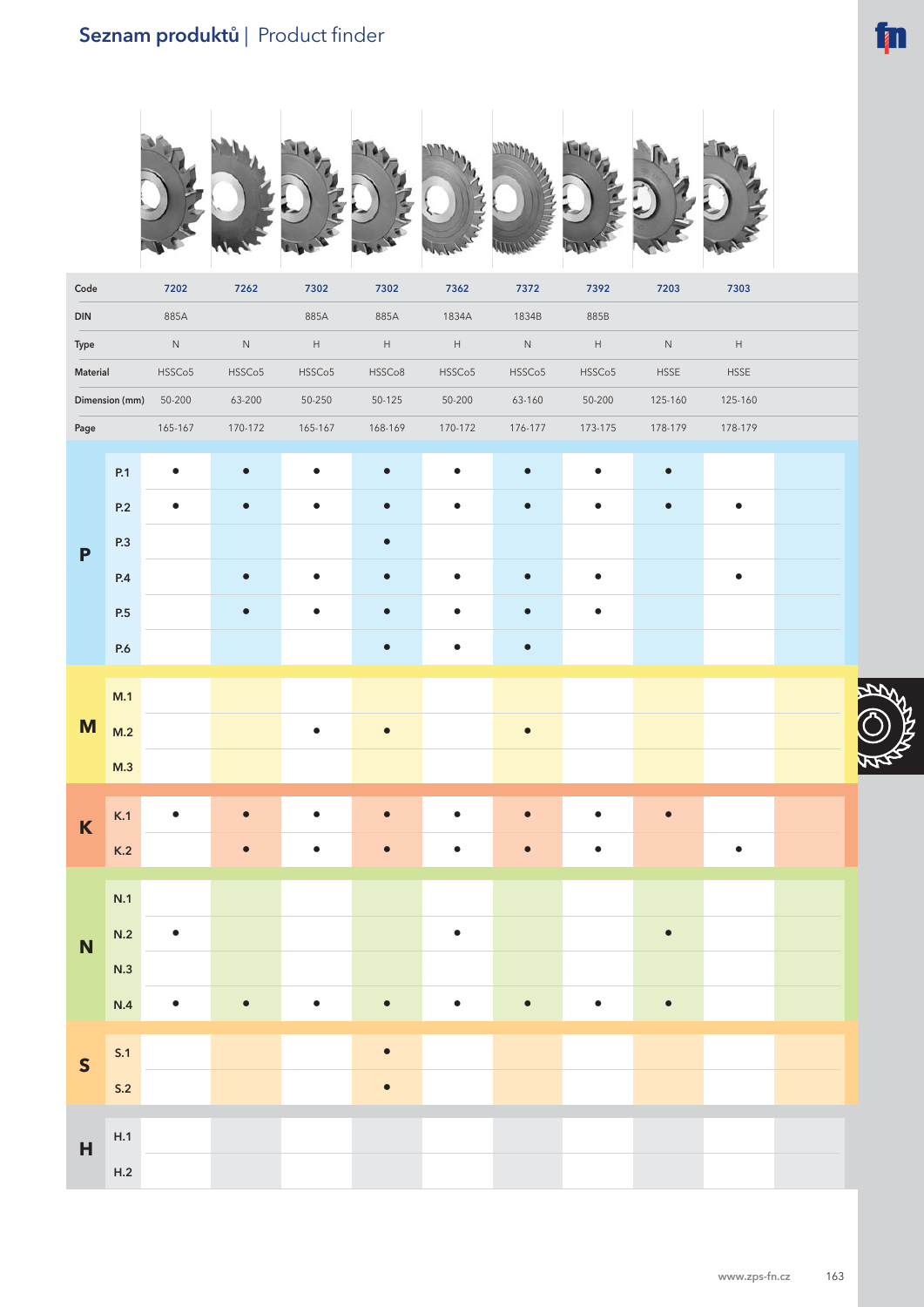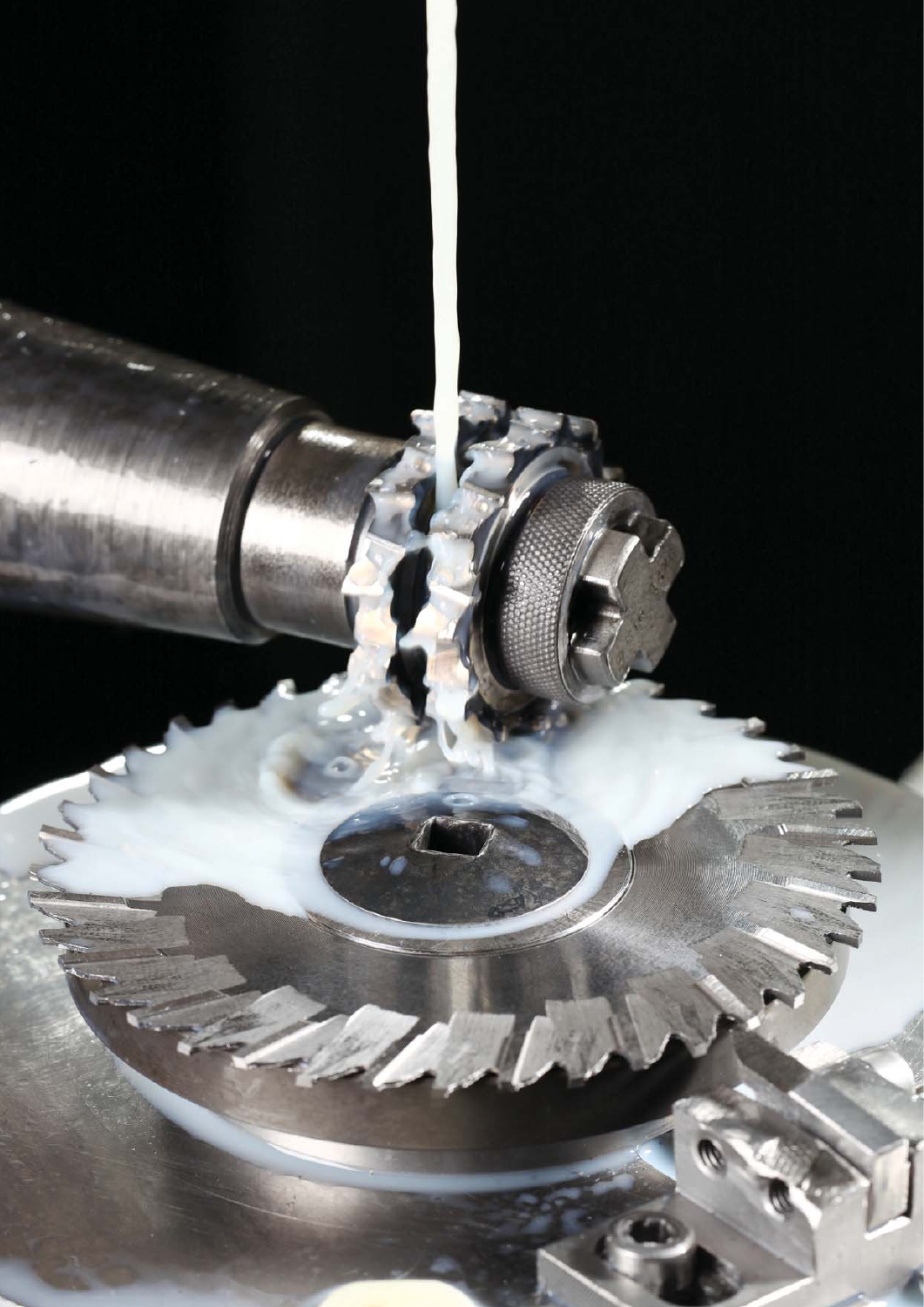### **Frézy kotoučové** | polohrubozubé, jemnozubé

 $\lambda = 10^{\circ}$ <br> $\gamma = 8^{\circ}$ 



Scheibenfräser  $DE$ 

**DIN 138** DIN typ

**DIN 138** 

**RU** Фрезы дисковые трехсторонние | среднезубые

> typ H

 $\sqrt{\lambda = 10^{\circ}}$ ƀ 12° **885A** ƀ 8°

N

đ





**HSS** Co5



 $\chi$ =12°

N



 $\gamma = 8^\circ$ 

 $\sf H$ 

| D<br>js 16 | s<br>k <sub>11</sub> | d<br>H <sub>7</sub> | z<br>7202 | z.<br>7302 | 720275 | 730275 |
|------------|----------------------|---------------------|-----------|------------|--------|--------|
| 50         | 3                    | 16                  | 12        | 16         | .05003 | .05003 |
| 50         | 4                    | 16                  | 12        | 16         | .05004 | .05004 |
| 50         | 5                    | 16                  | 12        | 16         | .05005 | .05005 |
| 50         | 6                    | 16                  | 12        | 16         | .05006 | .05006 |
| 50         | 8                    | 16                  | 12        | 16         | .05008 | .05008 |
| 50         | 10                   | 16                  | 12        | 16         | .05010 | .05010 |
| 63         | 3                    | 22                  | 12        | 18         | .06303 | .06303 |
| 63         | 4                    | 22                  | 12        | 18         | .06304 | .06304 |
| 63         | 5                    | 22                  | 12        | 18         | .06305 | .06305 |
| 63         | 6                    | 22                  | 12        | 18         | .06306 | .06306 |
| 63         | 8                    | 22                  | 12        | 18         | .06308 | .06308 |
| 63         | 10                   | 22                  | 12        | 18         | .06310 | .06310 |
| 63         | 12                   | 22                  | 12        | 18         | .06312 | .06312 |
| 63         | 14                   | 22                  | 12        | 18         | .06314 | .06314 |
| 63         | 16                   | 22                  | 12        | 18         | .06316 | .06316 |
| 63         | 18                   | 22                  | 12        |            | .06318 |        |
| 80         | 3                    | 27                  | 14        |            | .08003 |        |
| 80         | 4                    | 27                  | 14        | 20         | .08004 | .08004 |
| 80         | 5                    | 27                  | 14        | 20         | .08005 | .08005 |
| 80         | 6                    | 27                  | 14        | 20         | .08006 | .08006 |
| 80         | 8                    | 27                  | 14        | 20         | .08008 | .08008 |
| 80         | 10                   | 27                  | 14        | 18         | .08010 | .08010 |
| 80         | 12                   | 27                  | 14        | 18         | .08012 | .08012 |
| 80         | 14                   | 27                  | 14        | 18         | .08014 | .08014 |
| 80         | 16                   | 27                  | 14        | 18         | .08016 | .08016 |
| 80         | 18                   | 27                  | 14        | 18         | .08018 | .08018 |
| 80         | 20                   | 27                  | 14        | 18         | .08020 | .08020 |
| 100        | 3                    | 32                  | 14        | 20         | .10003 | .10003 |
| 100        | 4                    | 32                  | 14        | 20         | .10004 | .10004 |
| 100        | 5                    | 32                  | 14        | 20         | .10005 | .10005 |
| 100        | 6                    | 32                  | 14        | 20         | .10006 | .10006 |

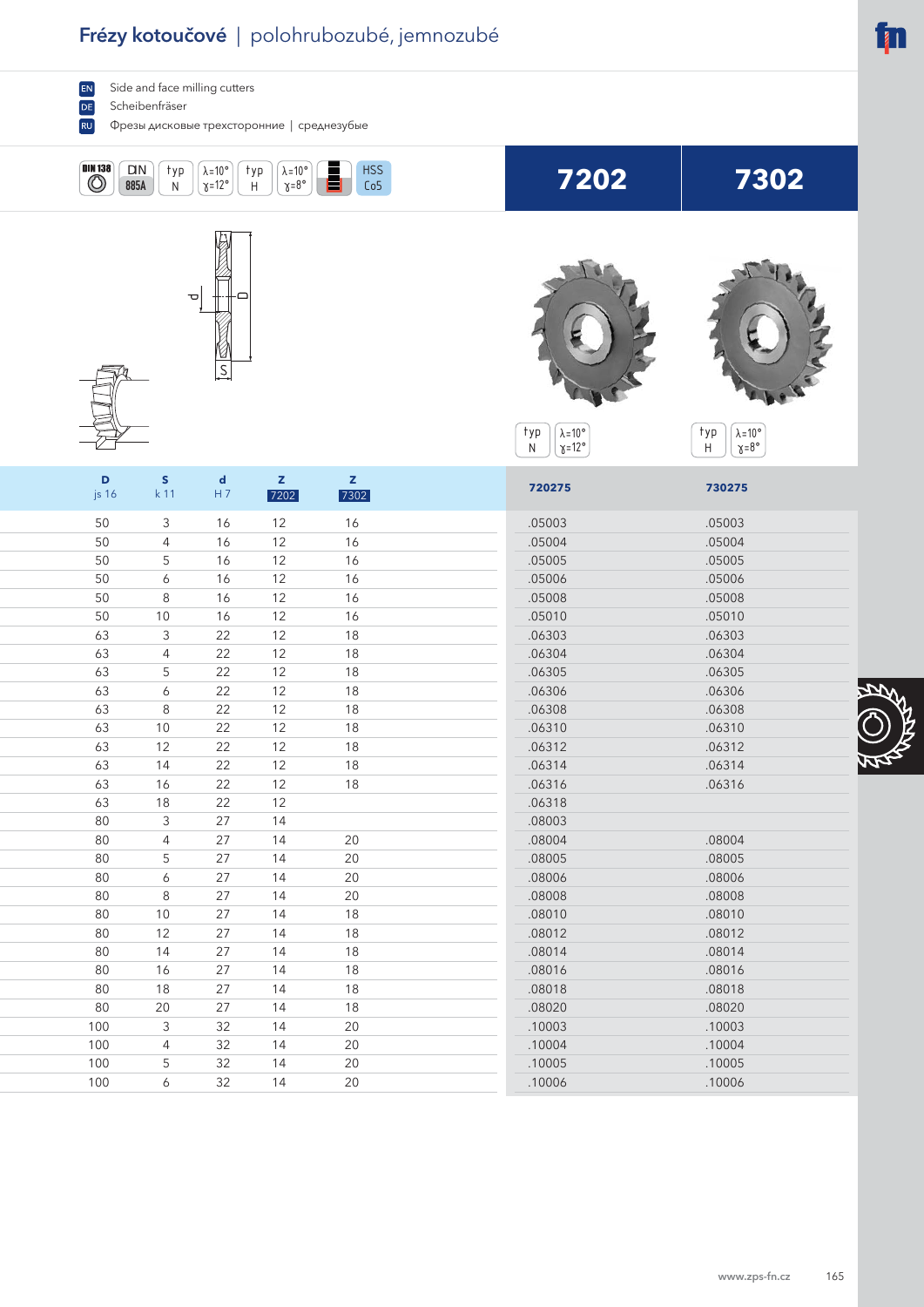#### fn Frézy kotoučové | polohrubozubé, jemnozubé



 $DE$ Scheibenfräser

**RU** Фрезы дисковые трехсторонние | среднезубые





125

28

32





 $\sqrt{5}$ =12°

 ${\sf N}$ 



 $\lambda = 10^{\circ}$ <br> $\chi = 8^{\circ}$ 

typ

 $\sf H$ 

.12528

| D<br>is 16 | S<br>k <sub>11</sub> | $\mathbf d$<br>H <sub>7</sub> | $\mathbf{z}$<br>7202 | $\mathbf{z}$<br>7302 | 720275 | 730275 |
|------------|----------------------|-------------------------------|----------------------|----------------------|--------|--------|
| 100        | 8                    | 32                            | 14                   | 20                   | .10008 | .10008 |
| 100        | 10                   | 32                            | 14                   | 20                   | .10010 | .10010 |
| 100        | 12                   | 32                            | 14                   | 20                   | .10012 | .10012 |
| 100        | 14                   | 32                            | 14                   | 20                   | .10014 | .10014 |
| 100        | 16                   | 32                            | 14                   | 20                   | .10016 | .10016 |
| 100        | 18                   | 32                            | 14                   | 20                   | .10018 | .10018 |
| 100        | 20                   | 32                            | 14                   | 20                   | .10020 | .10020 |
| 100        | 22                   | 32                            | 14                   |                      | .10022 |        |
| 100        | 25                   | 32                            | 14                   | 20                   | .10025 | .10025 |
| 125        | $\overline{4}$       | 32                            | 16                   |                      | .12504 |        |
| 125        | 5                    | 32                            | 16                   | 24                   | .12505 | .12505 |
| 125        | 6                    | 32                            | 16                   | 24                   | .12506 | .12506 |
| 125        | 8                    | 32                            | 16                   | 24                   | .12508 | .12508 |
| 125        | 10 <sup>°</sup>      | 32                            | 16                   | 22                   | .12510 | .12510 |
| 125        | 12                   | 32                            | 16                   | 22                   | .12512 | .12512 |
| 125        | 14                   | 32                            | 16                   | 22                   | .12514 | .12514 |
| 125        | 16                   | 32                            | 16                   | 22                   | .12516 | .12516 |
| 125        | 18                   | 32                            | 16                   | 22                   | .12518 | .12518 |
| 125        | 20                   | 32                            | 16                   | 22                   | .12520 | .12520 |
| 125        | 22                   | 32                            | 16                   |                      | .12522 |        |
| 125        | 25                   | 32                            | 16                   | 22                   | .12525 | .12525 |

#### Řezné podmínky / Cutting conditions / Schnittbedingungen / Условия резания

16

22

| Material   |                              | $A_{D}$ | $A_{e}$ | $V_C$   | $ f$ z (mm/z) $ $<br>$\varnothing$ 50 | $\varnothing$ 80 | $\varnothing$ 100 | $\varnothing$ 160 | $\varnothing$ 200 |
|------------|------------------------------|---------|---------|---------|---------------------------------------|------------------|-------------------|-------------------|-------------------|
|            | 720275                       |         |         |         |                                       |                  |                   |                   |                   |
| <b>P.1</b> | $\leq 600$ N/mm <sup>2</sup> | 0,1xD   | 1xb     | 37,5    | 0,050                                 | 0,070            | 0,080             | 0,090             | 0,090             |
| P.2        | $\leq$ 850 N/mm <sup>2</sup> | 0,1xD   | 1xb     | 32,5    | 0,050                                 | 0,070            | 0,080             | 0,090             | 0,090             |
| K.1        | $< 240$ HB                   | 0,1xD   | 1xb     | 30      | 0,050                                 | 0,070            | 0,080             | 0,090             | 0,090             |
| N.2        | $Si \leq 12\%$               | 0,1xD   | 1xb     | 160-260 | 0,065                                 | 0,091            | 0,104             | 0,117             | 0,117             |
| N.4        | $\leq$ 800 N/mm <sup>2</sup> | 0,1xD   | 1xb     | 60-100  | 0,050                                 | 0,070            | 0,080             | 0,090             | 0,090             |

.12528

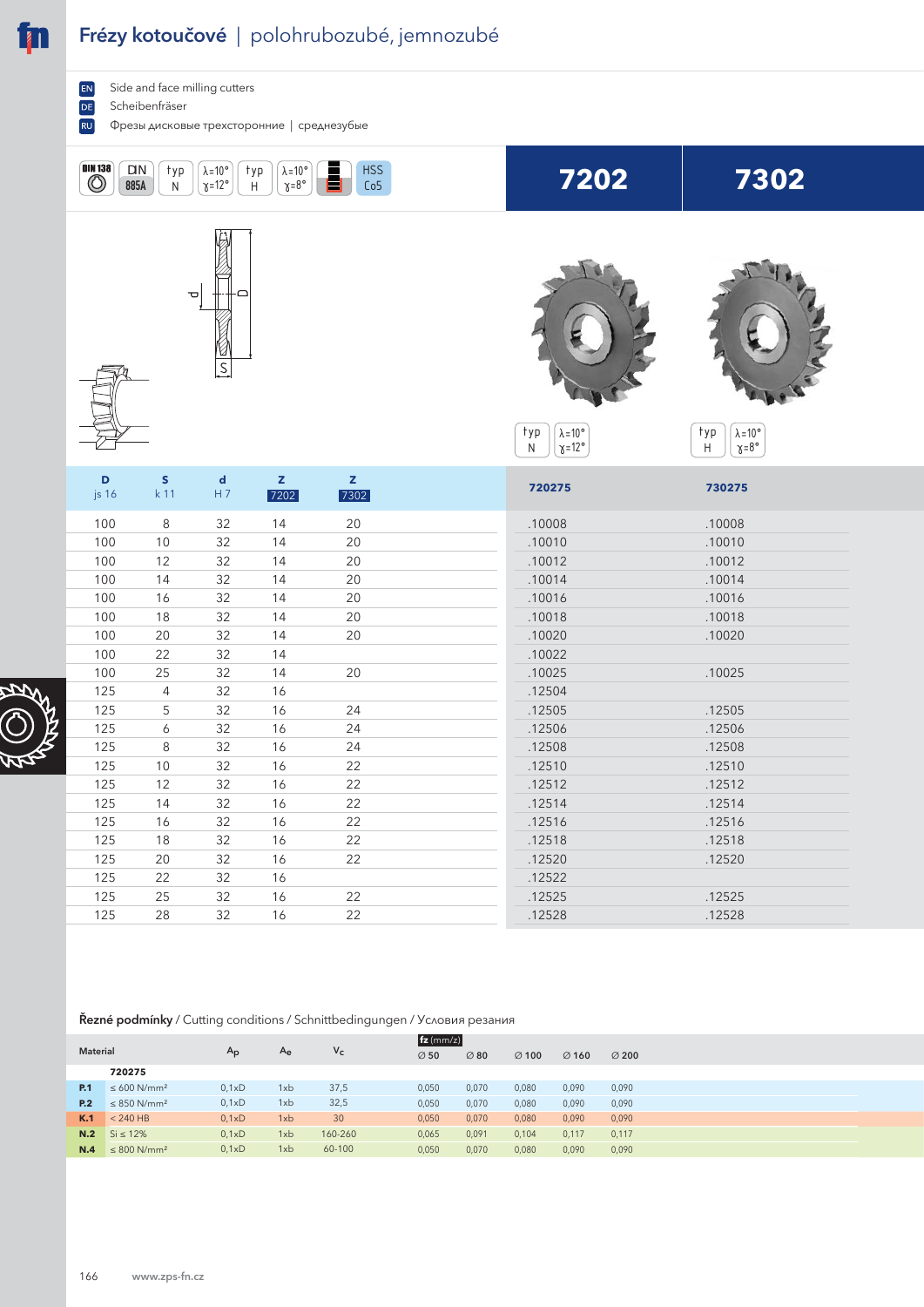# Frézy kotoučové | polohrubozubé, jemnozubé



Scheibenfräser  $DE$ 

**RU** Фрезы дисковые трехсторонние | среднезубые





| 160    | 6  | 40 | 18 | 26 | .16006 | .16006 |
|--------|----|----|----|----|--------|--------|
| 160    | 8  | 40 | 18 | 26 | .16008 | .16008 |
| 160    | 10 | 40 | 18 | 26 | .16010 | .16010 |
| 160    | 12 | 40 | 18 | 26 | .16012 | .16012 |
| 160    | 14 | 40 | 18 | 26 | .16014 | .16014 |
| 160    | 16 | 40 | 18 | 26 | .16016 | .16016 |
| 160    | 18 | 40 | 18 | 26 | .16018 | .16018 |
| 160    | 20 | 40 | 18 | 26 | .16020 | .16020 |
| 160    | 25 | 40 | 18 | 26 | .16025 | .16025 |
| 160    | 32 | 40 | 18 | 26 | .16032 | .16032 |
| 200    | 8  | 40 | 24 | 32 | .20008 | .20008 |
| 200    | 10 | 40 | 24 | 32 | .20010 | .20010 |
| 200    | 12 | 40 | 24 | 32 | .20012 | .20012 |
| 200    | 14 | 40 | 24 | 32 | .20014 | .20014 |
| 200    | 16 | 40 | 24 | 32 | .20016 | .20016 |
| 200    | 18 | 40 | 24 | 32 | .20018 | .20018 |
| 200    | 20 | 40 | 24 | 32 | .20020 | .20020 |
| 200    | 25 | 40 | 24 | 32 | .20025 | .20025 |
| 200    | 32 | 40 | 24 | 32 | .20032 | .20032 |
| $250*$ | 8  | 40 |    | 38 |        | .25008 |
| $250*$ | 10 | 40 |    | 38 |        | .25010 |
| $250*$ | 12 | 40 |    | 38 |        | .25012 |
|        |    |    |    |    |        |        |

 $*) = HSS$ 

|                 |                               |         |         |        | $ f_z \rangle$ (mm/z) |       |                   |                   |                   |  |  |
|-----------------|-------------------------------|---------|---------|--------|-----------------------|-------|-------------------|-------------------|-------------------|--|--|
| <b>Material</b> |                               | $A_{p}$ | $A_{e}$ | $V_c$  | $\varnothing$ 50      | Ø80   | $\varnothing$ 100 | $\varnothing$ 160 | $\varnothing$ 200 |  |  |
|                 | 730275                        |         |         |        |                       |       |                   |                   |                   |  |  |
| <b>P.1</b>      | $< 600$ N/mm <sup>2</sup>     | 0,1xD   | 1xb     | 37,5   | 0,050                 | 0,070 | 0,080             | 0,090             | 0,090             |  |  |
| P <sub>2</sub>  | $< 850$ N/mm <sup>2</sup>     | 0,1xD   | 1xb     | 32,5   | 0,050                 | 0,070 | 0,080             | 0,090             | 0,090             |  |  |
| <b>P.4</b>      | $\leq$ 900 N/mm <sup>2</sup>  | 0,1xD   | 1xb     | 25     | 0,050                 | 0,070 | 0,080             | 0,090             | 0,090             |  |  |
| <b>P.5</b>      | $\leq$ 1100 N/mm <sup>2</sup> | 0,1xD   | 1xb     | 18     | 0,050                 | 0,070 | 0,080             | 0,090             | 0,090             |  |  |
| K.1             | $< 240$ HB                    | 0,1xD   | 1xb     | 30     | 0,050                 | 0,070 | 0,080             | 0,090             | 0,090             |  |  |
| K.2             | $> 240$ HB                    | 0,1xD   | 1xb     | 22     | 0,050                 | 0,070 | 0,080             | 0,090             | 0,090             |  |  |
| M.2             | 750 - 850 N/mm <sup>2</sup>   | 0,1xD   | 1xb     | 10     | 0,050                 | 0,070 | 0,080             | 0,090             | 0,090             |  |  |
| N.4             | $\leq$ 800 N/mm <sup>2</sup>  | 0,1xD   | 1xb     | 60-100 | 0.050                 | 0.070 | 0,080             | 0,090             | 0,090             |  |  |

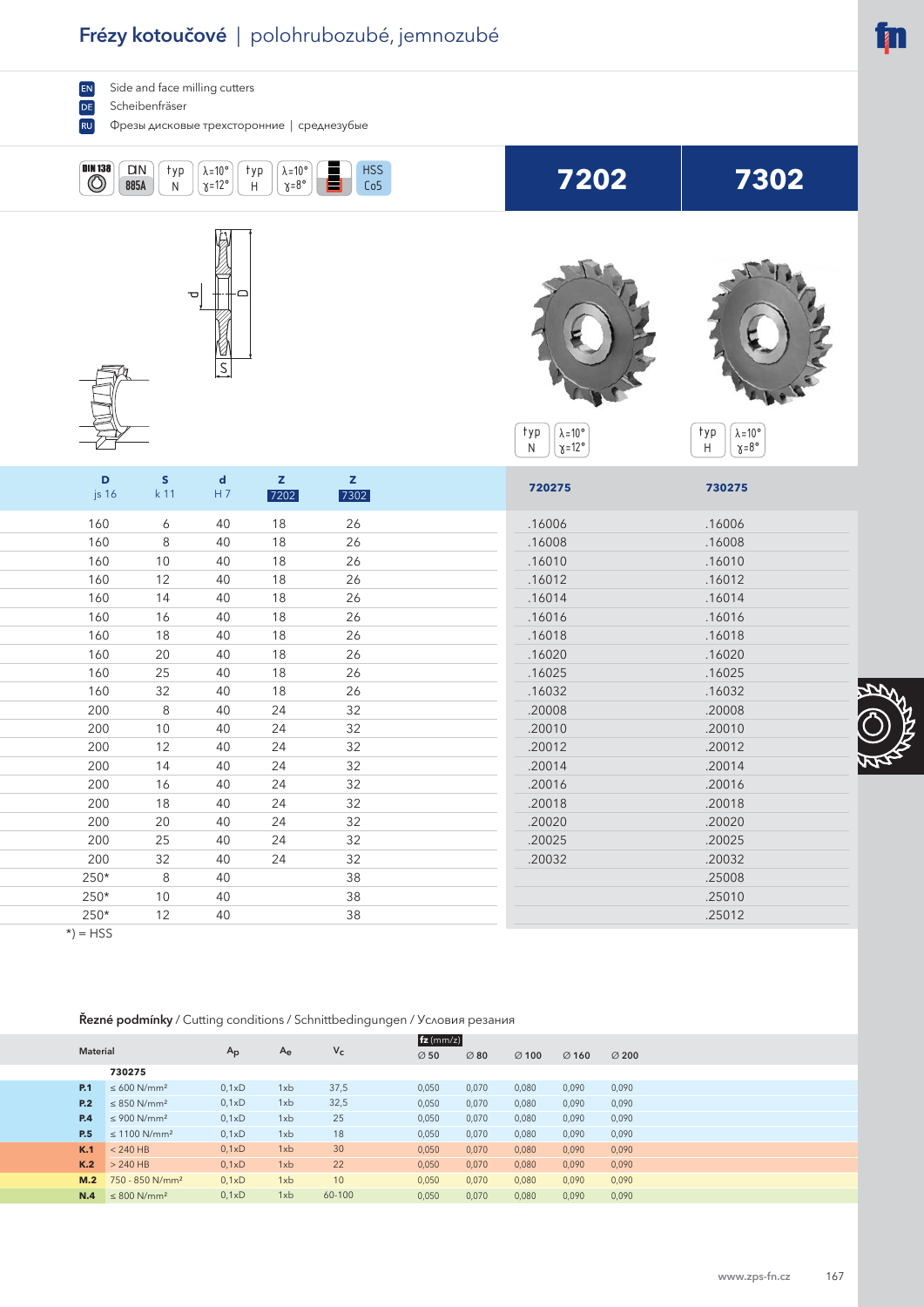### **in Frézy kotoučové** | jemnozubé



- $\boxed{\mathsf{DE}}$ Scheibenfräser | feingezahnt
- $\boxed{RU}$ Фрезы дисковые трехсторонние | мелкозубые













| $\mathbf D$<br>js 16 | S<br>k 11        | $\mathbf d$<br>H <sub>7</sub> | $\mathbf{z}$ | 730278 |
|----------------------|------------------|-------------------------------|--------------|--------|
| 50                   | $\overline{4}$   | 16                            | 14           | .05004 |
| 50                   | 5                | 16                            | 14           | .05005 |
| 50                   | $\boldsymbol{6}$ | 16                            | 14           | .05006 |
| 50                   | $\,8\,$          | 16                            | 14           | .05008 |
| 50                   | 10               | 16                            | 14           | .05010 |
| 63                   | $\overline{4}$   | 22                            | 16           | .06304 |
| 63                   | 5                | 22                            | 16           | .06305 |
| 63                   | 6                | 22                            | 16           | .06306 |
| 63                   | $\overline{7}$   | 22                            | 16           | .06307 |
| 63                   | $\,8\,$          | 22                            | 16           | .06308 |
| 63                   | 9                | 22                            | 16           | .06309 |
| 63                   | 10               | 22                            | 16           | .06310 |
| 63                   | 12               | 22                            | 16           | .06312 |
| 63                   | 14               | 22                            | 16           | .06314 |
| 63                   | 16               | 22                            | 16           | .06316 |
| 80                   | $\overline{4}$   | 27                            | 18           | .08004 |
| 80                   | 5                | 27                            | 18           | .08005 |
| 80                   | $\boldsymbol{6}$ | 27                            | 18           | .08006 |
| 80                   | $\overline{7}$   | 27                            | 18           | .08007 |
| 80                   | $\,8\,$          | 27                            | 18           | .08008 |
| 80                   | 9                | 27                            | 18           | .08009 |
| 80                   | 10               | 27                            | 18           | .08010 |
| 80                   | 12               | 27                            | 18           | .08012 |
| 80                   | 14               | 27                            | 18           | .08014 |
| 80                   | 16               | 27                            | 18           | .08016 |
| 80                   | 18               | 27                            | 16           | .08018 |
| 80                   | 20               | 27                            | 16           | .08020 |
| 100                  | 4                | 32                            | 20           | .10004 |
| 100                  | 5                | 32                            | 20           | .10005 |
| 100                  | 6                | 32                            | 20           | .10006 |
| 100                  | $\overline{7}$   | 32                            | 20           | .10007 |
| 100                  | $\,8\,$          | 32                            | 20           | .10008 |
| 100                  | $\mathcal{P}$    | 32                            | 20           | .10009 |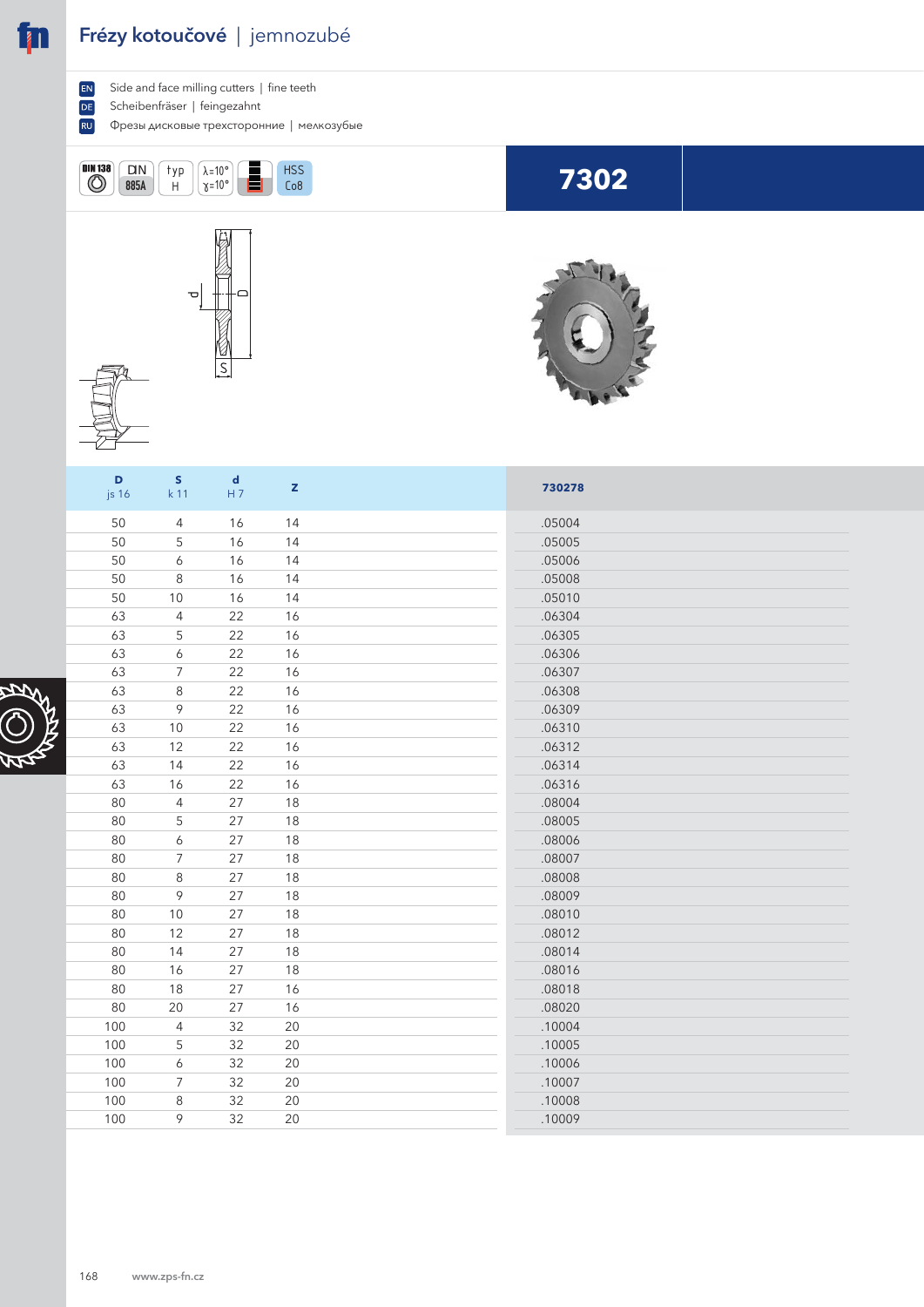# Frézy kotoučové | jemnozubé



- Scheibenfräser | feingezahnt  $\boxed{\mathsf{DE}}$
- **RU** Фрезы дисковые трехсторонние | мелкозубые



| D<br>js 16 | $\mathsf{s}$<br>k 11 | $\mathbf d$<br>H7 | $\mathbf{z}$ | 730278 |
|------------|----------------------|-------------------|--------------|--------|
| 100        | 10                   | 32                | 20           | .10010 |
| 100        | 12                   | 32                | 20           | .10012 |
| 100        | 14                   | 32                | 20           | .10014 |
| 100        | 16                   | 32                | 20           | .10016 |
| 100        | 18                   | 32                | 20           | .10018 |
| 100        | 20                   | 32                | 20           | .10020 |
| 100        | 22                   | 32                | 18           | .10022 |
| 100        | 25                   | 32                | 18           | .10025 |
| 125        | 5                    | 32                | 22           | .12505 |
| 125        | 6                    | 32                | 22           | .12506 |
| 125        | $\,8\,$              | 32                | 22           | .12508 |
| 125        | 10                   | 32                | 22           | .12510 |
| 125        | 12                   | 32                | 22           | .12512 |
| 125        | 14                   | 32                | 22           | .12514 |
| 125        | 16                   | 32                | 22           | .12516 |
| 125        | 18                   | 32                | 22           | .12518 |
| 125        | 20                   | 32                | 22           | .12520 |
| 125        | 22                   | 32                | 20           | .12522 |
| 125        | 25                   | 32                | 20           | .12525 |
|            |                      |                   |              |        |

|                 | Rezné podmínky / Cutting conditions / Schnittbedingungen / Условия резания |         |         |        |                                 |                  |                   |       |  |  |  |  |
|-----------------|----------------------------------------------------------------------------|---------|---------|--------|---------------------------------|------------------|-------------------|-------|--|--|--|--|
| <b>Material</b> |                                                                            | $A_{p}$ | $A_{e}$ | $V_c$  | $fz$ (mm/z)<br>$\varnothing$ 50 | $\varnothing$ 80 | $\varnothing$ 100 | Ø 160 |  |  |  |  |
| <b>P.1</b>      | $\leq 600$ N/mm <sup>2</sup>                                               | 0,1xD   | 1xb     | 45     | 0,050                           | 0,070            | 0,080             | 0,090 |  |  |  |  |
| P.2             | $\leq$ 850 N/mm <sup>2</sup>                                               | 0,1xD   | 1xb     | 39     | 0,050                           | 0,070            | 0,080             | 0,090 |  |  |  |  |
| P.3             | $\leq$ 1100 N/mm <sup>2</sup>                                              | 0,1xD   | 1xb     | 24     | 0,050                           | 0,070            | 0,080             | 0,090 |  |  |  |  |
| <b>P.4</b>      | $\leq$ 900 N/mm <sup>2</sup>                                               | 0,1xD   | 1xb     | 30     | 0,050                           | 0,070            | 0,080             | 0,090 |  |  |  |  |
| P.5             | $\leq$ 1100 N/mm <sup>2</sup>                                              | 0,1xD   | 1xb     | 24     | 0,050                           | 0,070            | 0,080             | 0,090 |  |  |  |  |
| <b>P.6</b>      | $> 1100$ N/mm <sup>2</sup>                                                 | 0,1xD   | 1xb     | 20     | 0,035                           | 0,049            | 0,056             | 0,063 |  |  |  |  |
| M.2             | 750 - 850 N/mm <sup>2</sup>                                                | 0,1xD   | 1xb     | 15     | 0,050                           | 0,070            | 0,080             | 0,090 |  |  |  |  |
| K.1             | $< 240$ HB                                                                 | 0,1xD   | 1xb     | 35     | 0,050                           | 0,070            | 0,080             | 0,090 |  |  |  |  |
| K.2             | $>240$ HB                                                                  | 0,1xD   | 1xb     | 25     | 0,050                           | 0,070            | 0,080             | 0,090 |  |  |  |  |
| N.4             | $\leq$ 800 N/mm <sup>2</sup>                                               | 0,1xD   | 1xb     | 80-120 | 0,050                           | 0,070            | 0,080             | 0,090 |  |  |  |  |
| S.1             | $\leq$ 1500 N/mm <sup>2</sup>                                              | 0,1xD   | 1xb     | 12     | 0,035                           | 0,049            | 0,056             | 0,063 |  |  |  |  |
| S.2             | $\leq$ 1250 N/mm <sup>2</sup>                                              | 0,1xD   | 1xb     | 12     | 0,035                           | 0,049            | 0,056             | 0,063 |  |  |  |  |

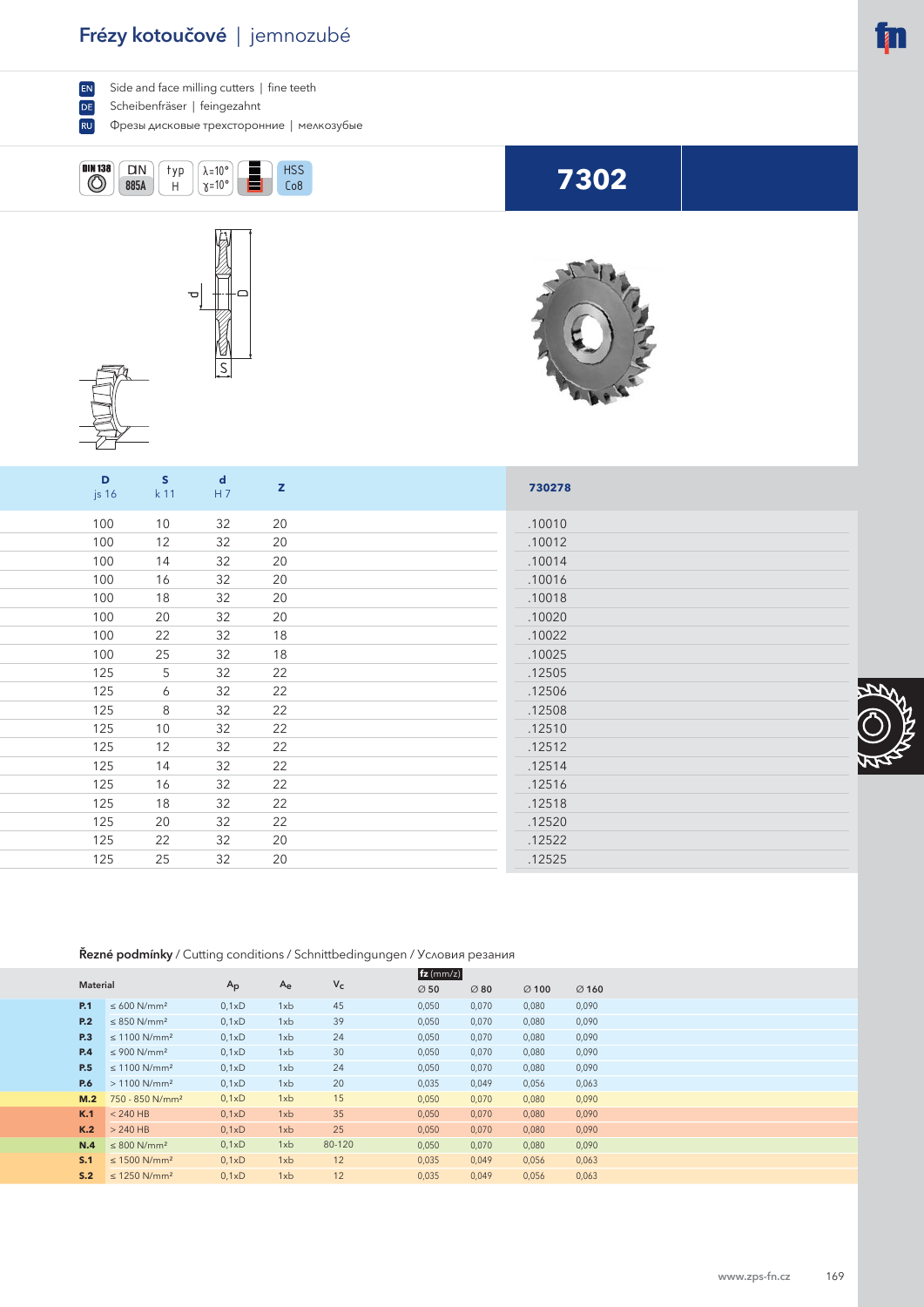# Frézy kotoučové | úzké, polohrubozubé, jemnozubé



 $DE$ Scheibenfräser | schmal

fn

**RU** Фрезы дисковые трехсторонние | среднезубые



|         | 50 | $\overline{2}$ | 16 |    | 24 |         | .050020 |
|---------|----|----------------|----|----|----|---------|---------|
|         | 50 | 2,5            | 16 |    | 24 |         | .050025 |
|         | 50 | 3              | 16 |    | 24 |         | .050030 |
|         | 50 | 3,5            | 16 |    | 24 |         | .050035 |
|         | 50 | 4              | 16 |    | 24 |         | .050040 |
|         | 50 | 5              | 16 |    | 22 |         | .050050 |
|         | 63 | 1,6            | 22 | 16 | 28 | .063016 | .063016 |
|         | 63 | $\mathbf{2}$   | 22 | 16 | 28 | .063020 | .063020 |
|         | 63 | 2,5            | 22 | 16 | 28 | .063025 | .063025 |
|         | 63 | 3              | 22 | 16 | 28 | .063030 | .063030 |
| NA<br>P | 63 | 3,5            | 22 |    | 28 |         | .063035 |
|         | 63 | 4              | 22 | 16 | 28 | .063040 | .063040 |
|         | 63 | 5              | 22 | 16 | 28 | .063050 | .063050 |
|         | 63 | 6              | 22 | 16 | 28 | .063060 | .063060 |
|         | 80 | 1,6            | 27 | 20 | 32 | .080016 | .080016 |
|         | 80 | $\overline{2}$ | 27 | 20 | 32 | .080020 | .080020 |
|         | 80 | 2,5            | 27 | 20 | 32 | .080025 | .080025 |
|         | 80 | 3              | 27 | 20 | 32 | .080030 | .080030 |
|         | 80 | 3,5            | 27 |    | 32 |         | .080035 |
|         | 80 | 4              | 27 | 20 | 32 | .080040 | .080040 |
|         | 80 | 5              | 27 | 20 | 32 | .080050 | .080050 |
|         | 80 | 6              | 27 | 20 | 32 | .080060 | .080060 |
|         |    |                |    |    |    |         |         |

| Material   |                               | $A_{p}$ | $A_{\mathbf{e}}$ | $V_c$  | $ f$ z (mm/z) $ $<br>$\varnothing$ 50 | $\varnothing$ 80 | $\varnothing$ 100 | $\varnothing$ 160 |
|------------|-------------------------------|---------|------------------|--------|---------------------------------------|------------------|-------------------|-------------------|
|            | 726275                        |         |                  |        |                                       |                  |                   |                   |
| <b>P.1</b> | $\leq 600$ N/mm <sup>2</sup>  | 0,1xD   | 1xb              | 37,5   | 0,050                                 | 0,070            | 0,080             | 0,090             |
| P.2        | $\leq$ 850 N/mm <sup>2</sup>  | 0,1xD   | 1xb              | 32,5   | 0,050                                 | 0,070            | 0,080             | 0,090             |
| <b>P.4</b> | $\leq$ 900 N/mm <sup>2</sup>  | 0,1xD   | 1xb              | 25     | 0,050                                 | 0,070            | 0,080             | 0,090             |
| <b>P.5</b> | $\leq$ 1100 N/mm <sup>2</sup> | 0,1xD   | 1xb              | 18     | 0,050                                 | 0,070            | 0,080             | 0,090             |
| K.1        | $< 240$ HB                    | 0,1xD   | 1xb              | 30     | 0,050                                 | 0,070            | 0,080             | 0,090             |
| K.2        | $> 240$ HB                    | 0,1xD   | 1xb              | 22     | 0,050                                 | 0,070            | 0,080             | 0,090             |
| N.4        | $\leq$ 800 N/mm <sup>2</sup>  | 0,1xD   | 1xb              | 60-100 | 0,050                                 | 0,070            | 0,080             | 0,090             |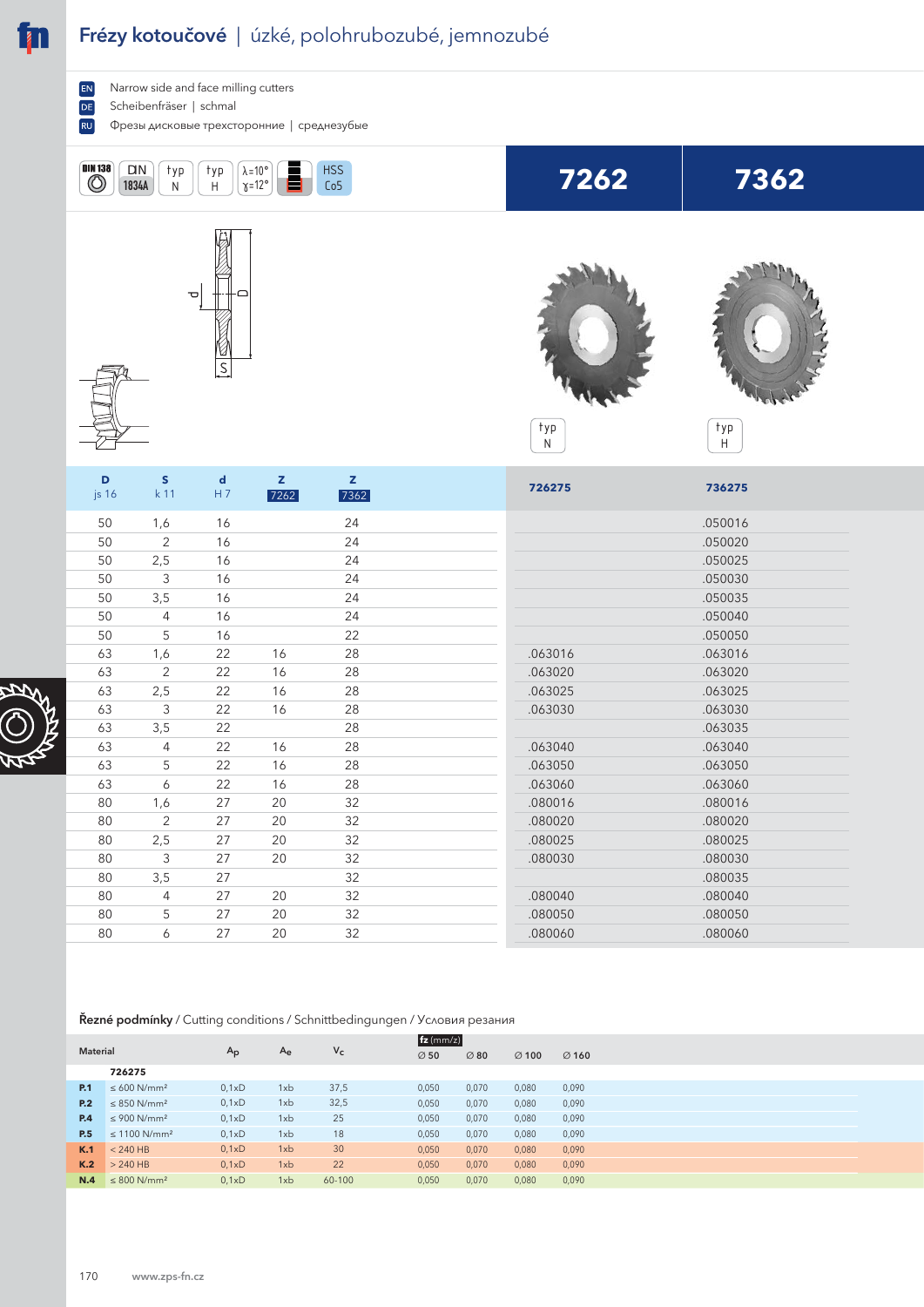### Frézy kotoučové | úzké, polohrubozubé, jemnozubé

Narrow side and face milling cutters EN

Scheibenfräser | schmal  $DE$ 

160

160

 $2,5$ 

 $\overline{3}$ 

40

40

**RU** Фрезы дисковые трехсторонние | среднезубые



### Řezné podmínky / Cutting conditions / Schnittbedingungen / Условия резания

48

48

30

30

| <b>Material</b> |                               | $A_{p}$ | $A_{e}$ | $V_c$   | $fz$ (mm/z)<br>$\varnothing$ 50 | $\varnothing$ 80 | $\varnothing$ 100 | $\varnothing$ 160 | $\varnothing$ 200 |
|-----------------|-------------------------------|---------|---------|---------|---------------------------------|------------------|-------------------|-------------------|-------------------|
|                 | 736275                        |         |         |         |                                 |                  |                   |                   |                   |
| <b>P.1</b>      | $\leq 600$ N/mm <sup>2</sup>  | 0.1xD   | 1xb     | 37,5    | 0,050                           | 0,070            | 0,080             | 0,090             | 0,090             |
| P.2             | $\leq$ 850 N/mm <sup>2</sup>  | 0,1xD   | 1xb     | 32,5    | 0,050                           | 0,070            | 0,080             | 0,090             | 0,090             |
| <b>P.4</b>      | $\leq$ 900 N/mm <sup>2</sup>  | 0,1xD   | 1xb     | 25      | 0,050                           | 0,070            | 0,080             | 0,090             | 0,090             |
| P.5             | $\leq$ 1100 N/mm <sup>2</sup> | 0,1xD   | 1xb     | 18      | 0,050                           | 0,070            | 0,080             | 0,090             | 0,090             |
| P.6             | $> 1100$ N/mm <sup>2</sup>    | 0,1xD   | 1xb     | 16      | 0,035                           | 0,049            | 0,056             | 0,063             | 0,063             |
| K.1             | $< 240$ HB                    | 0,1xD   | 1xb     | 30      | 0,050                           | 0,070            | 0,080             | 0,090             | 0,090             |
| K.2             | $>240$ HB                     | 0,1xD   | 1xb     | 22      | 0,050                           | 0,070            | 0,080             | 0,090             | 0,090             |
| N.2             | $Si \leq 12\%$                | 0,1xD   | 1xb     | 160-260 | 0,065                           | 0,091            | 0,104             | 0,117             | 0,117             |
| N.4             | $\leq$ 800 N/mm <sup>2</sup>  | 0,1xD   | 1xb     | 60-100  | 0,050                           | 0,070            | 0,080             | 0,090             | 0,090             |

.160025

.160030



fn

.160025

.160030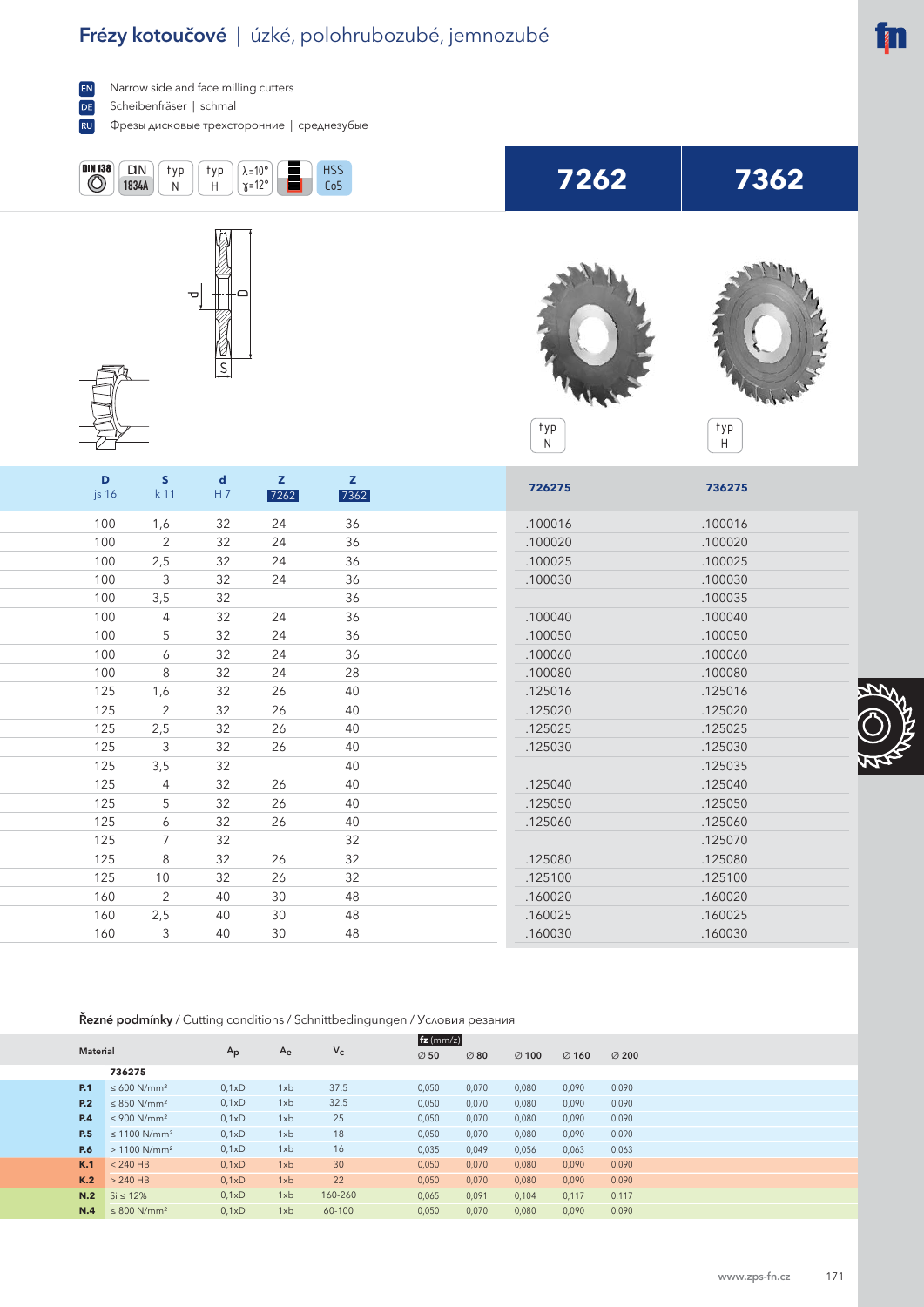# Frézy kotoučové | úzké, polohrubozubé, jemnozubé



- $DE$ Scheibenfräser | schmal, feingezahnt
- **RU** Фрезы дисковые трехсторонние | мелкозубые



| D<br>js $16$ | $\mathsf{s}$<br>k 11 | $\mathbf d$<br>H <sub>7</sub> | z<br>7262 | z<br>7362 | 726275  | 736275  |
|--------------|----------------------|-------------------------------|-----------|-----------|---------|---------|
| 160          | 3,5                  | 40                            |           | 48        |         | .160035 |
| 160          | 4                    | 40                            | 30        | 48        | .160040 | .160040 |
| 160          | 5                    | 40                            | 30        | 48        | .160050 | .160050 |
| 160          | 6                    | 40                            | 30        | 48        | .160060 | .160060 |
| 160          | 8                    | 40                            | 30        | 36        | .160080 | .160080 |
| 160          | 10                   | 40                            | 30        | 36        | .160100 | .160100 |
| 160          | 12                   | 40                            | 30        | 36        | .160120 | .160120 |
| 200          | $\overline{2}$       | 40                            |           | 52        |         | .200020 |
| 200          | 2,5                  | 40                            |           | 52        |         | .200025 |
| 200          | 3                    | 40                            | 36        | 52        | .200030 | .200030 |
| 200          | 4                    | 40                            |           | 52        |         | .200040 |
| 200          | 5                    | 40                            |           | 52        |         | .200050 |
| 200          | 6                    | 40                            |           | 52        |         | .200060 |
| 200          | 8                    | 40                            |           | 40        |         | .200080 |
| 200          | 10                   | 40                            |           | 40        |         | .200100 |
| 200          | 12                   | 40                            |           | 40        |         | .200120 |
| 200          | 14                   | 40                            |           | 40        |         | .200140 |
|              |                      |                               |           |           |         |         |



| Material   |                               | $A_{p}$ | $A_{\mathbf{e}}$ | $V_c$  | $fz$ (mm/z)<br>$\varnothing$ 50 | $\varnothing$ 80 | $\varnothing$ 100 | $\varnothing$ 160 |
|------------|-------------------------------|---------|------------------|--------|---------------------------------|------------------|-------------------|-------------------|
|            | 726275                        |         |                  |        |                                 |                  |                   |                   |
| <b>P.1</b> | $\leq 600$ N/mm <sup>2</sup>  | 0,1xD   | 1xb              | 37,5   | 0,050                           | 0,070            | 0,080             | 0,090             |
| P.2        | $\leq$ 850 N/mm <sup>2</sup>  | 0,1xD   | 1xb              | 32,5   | 0,050                           | 0,070            | 0,080             | 0,090             |
| <b>P.4</b> | $\leq$ 900 N/mm <sup>2</sup>  | 0,1xD   | 1xb              | 25     | 0,050                           | 0,070            | 0,080             | 0,090             |
| <b>P.5</b> | $\leq$ 1100 N/mm <sup>2</sup> | 0,1xD   | 1xb              | 18     | 0,050                           | 0,070            | 0,080             | 0,090             |
| K.1        | $< 240$ HB                    | 0,1xD   | 1xb              | 30     | 0,050                           | 0,070            | 0,080             | 0,090             |
| K.2        | $>240$ HB                     | 0,1xD   | 1xb              | 22     | 0,050                           | 0,070            | 0,080             | 0,090             |
| N.4        | $\leq$ 800 N/mm <sup>2</sup>  | 0,1xD   | 1xb              | 60-100 | 0,050                           | 0,070            | 0,080             | 0,090             |

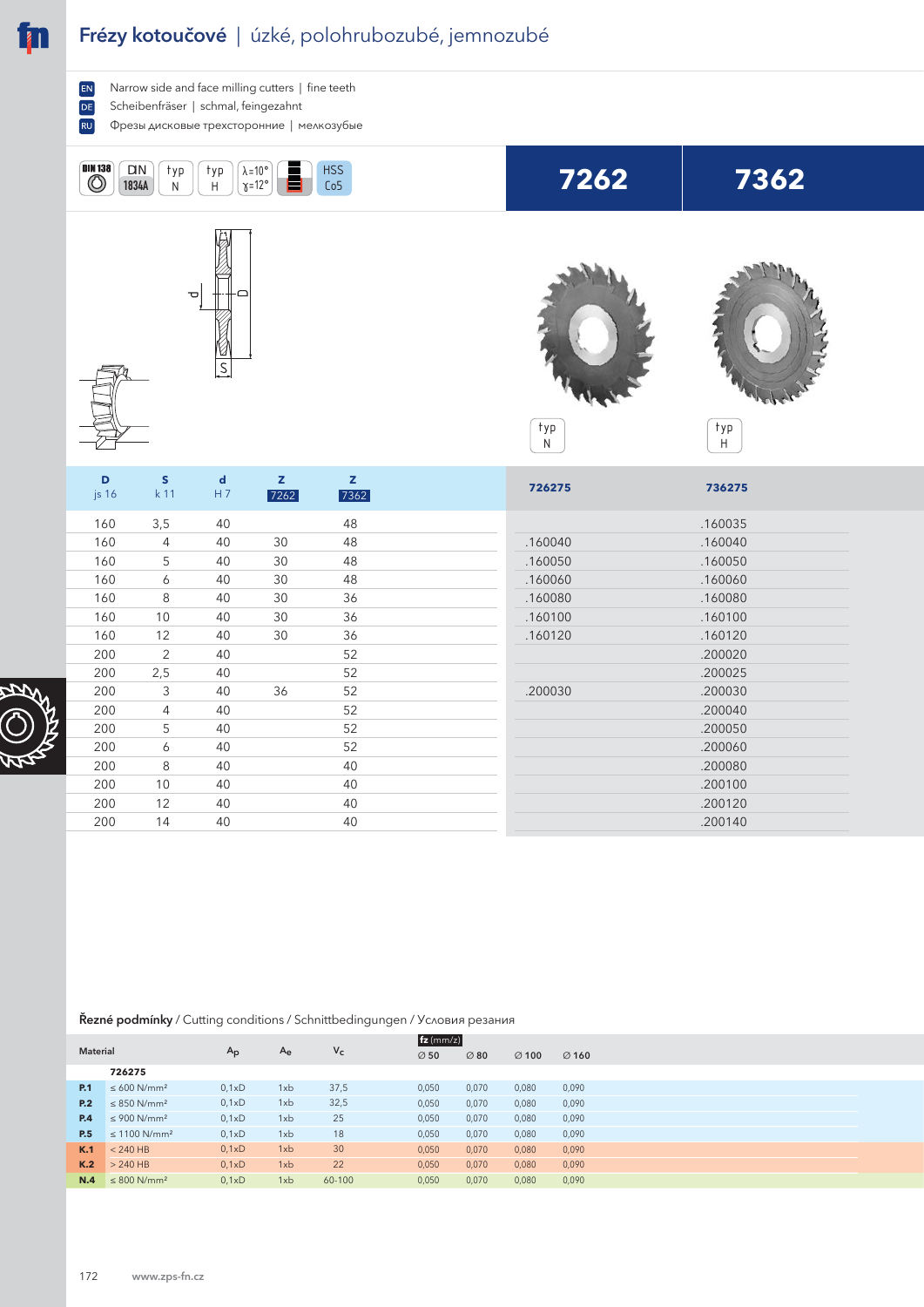# Frézy kotoučové | jemnozubé, s přímými zuby



- $DE$ Scheibenfräser | feingezahnt, geradeverzahnt
- Фрезы дисковые трехсторонние | мелкозубые, прямые зубья **RU**



| D<br>js 16 | S<br>$k$ 11    | $\mathbf d$<br>H <sub>7</sub> | $\mathbf{z}$ | 739275 |
|------------|----------------|-------------------------------|--------------|--------|
| 50         | 4              | 16                            | 16           | .05004 |
| 50         | 5              | 16                            | 16           | .05005 |
| 50         | 6              | 16                            | 16           | .05006 |
| 50         | 7              | 16                            | 16           | .05007 |
| 50         | 8              | 16                            | 16           | .05008 |
| 50         | 10             | 16                            | 16           | .05010 |
| 63         | 4              | 22                            | 18           | .06304 |
| 63         | 5              | 22                            | 18           | .06305 |
| 63         | 6              | 22                            | 18           | .06306 |
| 63         | $\,8\,$        | 22                            | 18           | .06308 |
| 63         | 10             | 22                            | 18           | .06310 |
| 63         | 12             | 22                            | 18           | .06312 |
| 63         | 14             | 22                            | 18           | .06314 |
| 63         | 16             | 22                            | 18           | .06316 |
| 63         | 18             | 22                            | 18           | .06318 |
| 80         | $\overline{4}$ | 27                            | 20           | .08004 |
| 80         | 5              | 27                            | 20           | .08005 |
| 80         | 6              | 27                            | 20           | .08006 |
| 80         | 8              | 27                            | 20           | .08008 |
| 80         | 10             | 27                            | 20           | .08010 |
| 80         | 12             | 27                            | 20           | .08012 |
| 80         | 14             | 27                            | 20           | .08014 |
| 80         | 16             | 27                            | 20           | .08016 |

### Řezné podmínky / Cutting conditions / Schnittbedingungen / Условия резания

|                 |                               |                  |         |        | $f$ z (mm/z) |                  |                   |                   |                   |
|-----------------|-------------------------------|------------------|---------|--------|--------------|------------------|-------------------|-------------------|-------------------|
| <b>Material</b> |                               | $A_{\mathbf{D}}$ | $A_{e}$ | $V_c$  | Ø50          | $\varnothing$ 80 | $\varnothing$ 100 | $\varnothing$ 160 | $\varnothing$ 200 |
| <b>P.1</b>      | $\leq 600$ N/mm <sup>2</sup>  | 0,1xD            | 1xb     | 37,5   | 0,050        | 0,070            | 0,080             | 0,090             | 0,090             |
| P.2             | $\leq$ 850 N/mm <sup>2</sup>  | 0,1xD            | 1xb     | 32,5   | 0,050        | 0,070            | 0,080             | 0,090             | 0,090             |
| <b>P.4</b>      | $\leq$ 900 N/mm <sup>2</sup>  | 0,1xD            | 1xb     | 25     | 0,050        | 0,070            | 0,080             | 0,090             | 0,090             |
| P.5             | $\leq$ 1100 N/mm <sup>2</sup> | 0,1xD            | 1xb     | 18     | 0,050        | 0,070            | 0,080             | 0,090             | 0,090             |
| K.1             | $< 240$ HB                    | 0,1xD            | 1xb     | 30     | 0,050        | 0,070            | 0,080             | 0,090             | 0,090             |
| K.2             | $>240$ HB                     | 0,1xD            | 1xb     | 22     | 0,050        | 0,070            | 0,080             | 0,090             | 0,090             |
| N.4             | $\leq$ 800 N/mm <sup>2</sup>  | 0,1xD            | 1xb     | 60-100 | 0,050        | 0,070            | 0,080             | 0,090             | 0,090             |

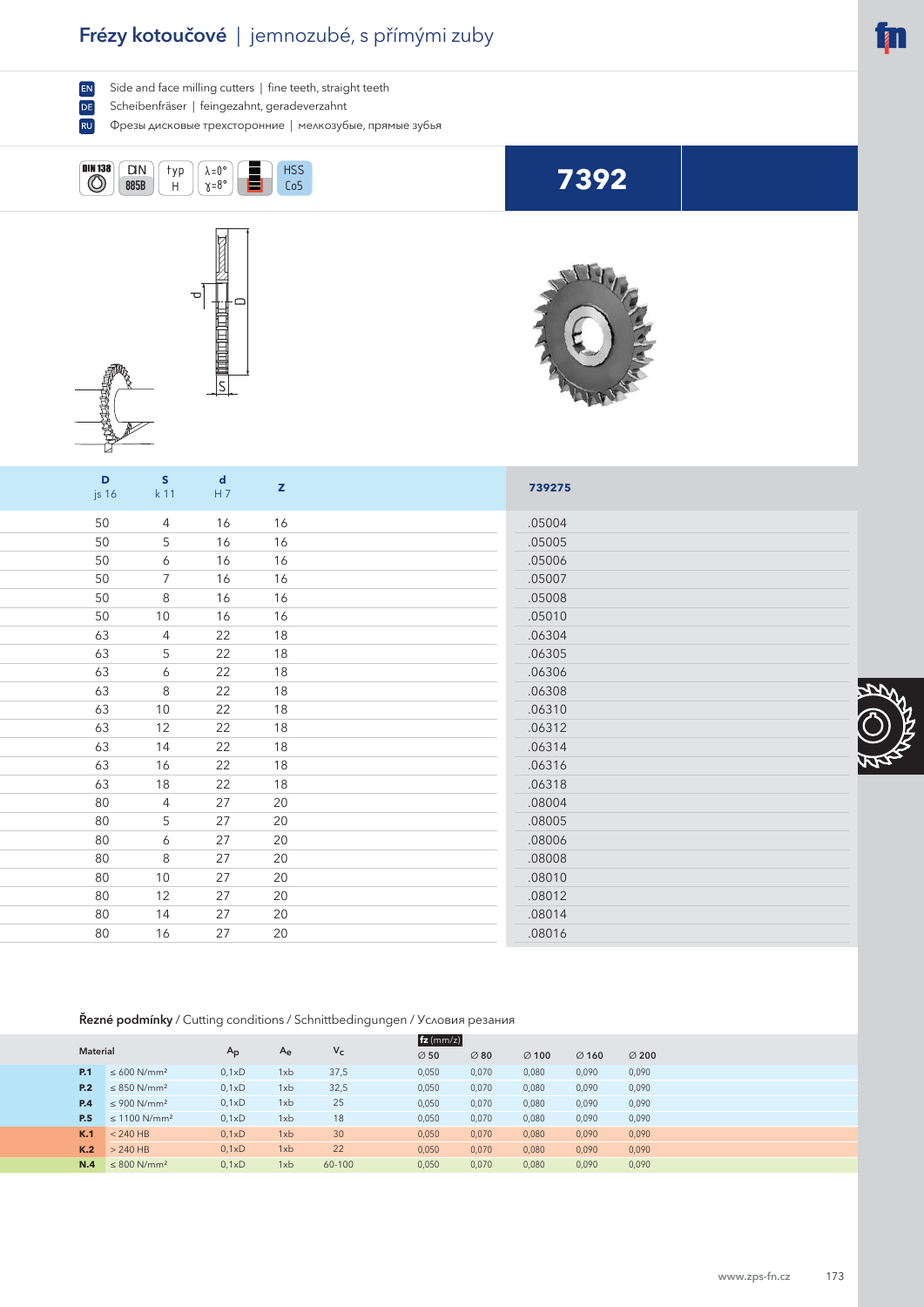### Frézy kotoučové | jemnozubé, s přímými zuby

- Side and face milling cutters | fine teeth, straight teeth  $EN$
- Scheibenfräser | feingezahnt, geradeverzahnt  $[DE]$
- **RU** Фрезы дисковые трехсторонние | мелкозубые, прямые зубья



### Řezné podmínky / Cutting conditions / Schnittbedingungen / Условия резания

24

| Material       |                               | Ap    | $A_{e}$ | $V_c$  | $ \mathbf{f}\mathbf{z}$ (mm/z)<br>$\varnothing$ 50 | $\varnothing$ 80 | $\varnothing$ 100 | $\varnothing$ 160 | Ø 200 |  |  |
|----------------|-------------------------------|-------|---------|--------|----------------------------------------------------|------------------|-------------------|-------------------|-------|--|--|
| <b>P.1</b>     | $\leq 600$ N/mm <sup>2</sup>  | 0,1xD | 1xb     | 37,5   | 0,050                                              | 0,070            | 0,080             | 0,090             | 0,090 |  |  |
| P <sub>2</sub> | $\leq$ 850 N/mm <sup>2</sup>  | 0,1xD | 1xb     | 32,5   | 0,050                                              | 0,070            | 0,080             | 0,090             | 0,090 |  |  |
| <b>P.4</b>     | $\leq$ 900 N/mm <sup>2</sup>  | 0,1xD | 1xb     | 25     | 0,050                                              | 0,070            | 0,080             | 0,090             | 0,090 |  |  |
| P.5            | $\leq$ 1100 N/mm <sup>2</sup> | 0,1xD | 1xb     | 18     | 0,050                                              | 0,070            | 0,080             | 0,090             | 0,090 |  |  |
| K.1            | $< 240$ HB                    | 0,1xD | 1xb     | 30     | 0,050                                              | 0,070            | 0,080             | 0,090             | 0,090 |  |  |
| K.2            | $>240$ HB                     | 0,1xD | 1xb     | 22     | 0,050                                              | 0,070            | 0,080             | 0,090             | 0,090 |  |  |
| N.4            | $\leq$ 800 N/mm <sup>2</sup>  | 0,1xD | 1xb     | 60-100 | 0,050                                              | 0,070            | 0,080             | 0,090             | 0,090 |  |  |

.16012



fn

 $12$ 

160

40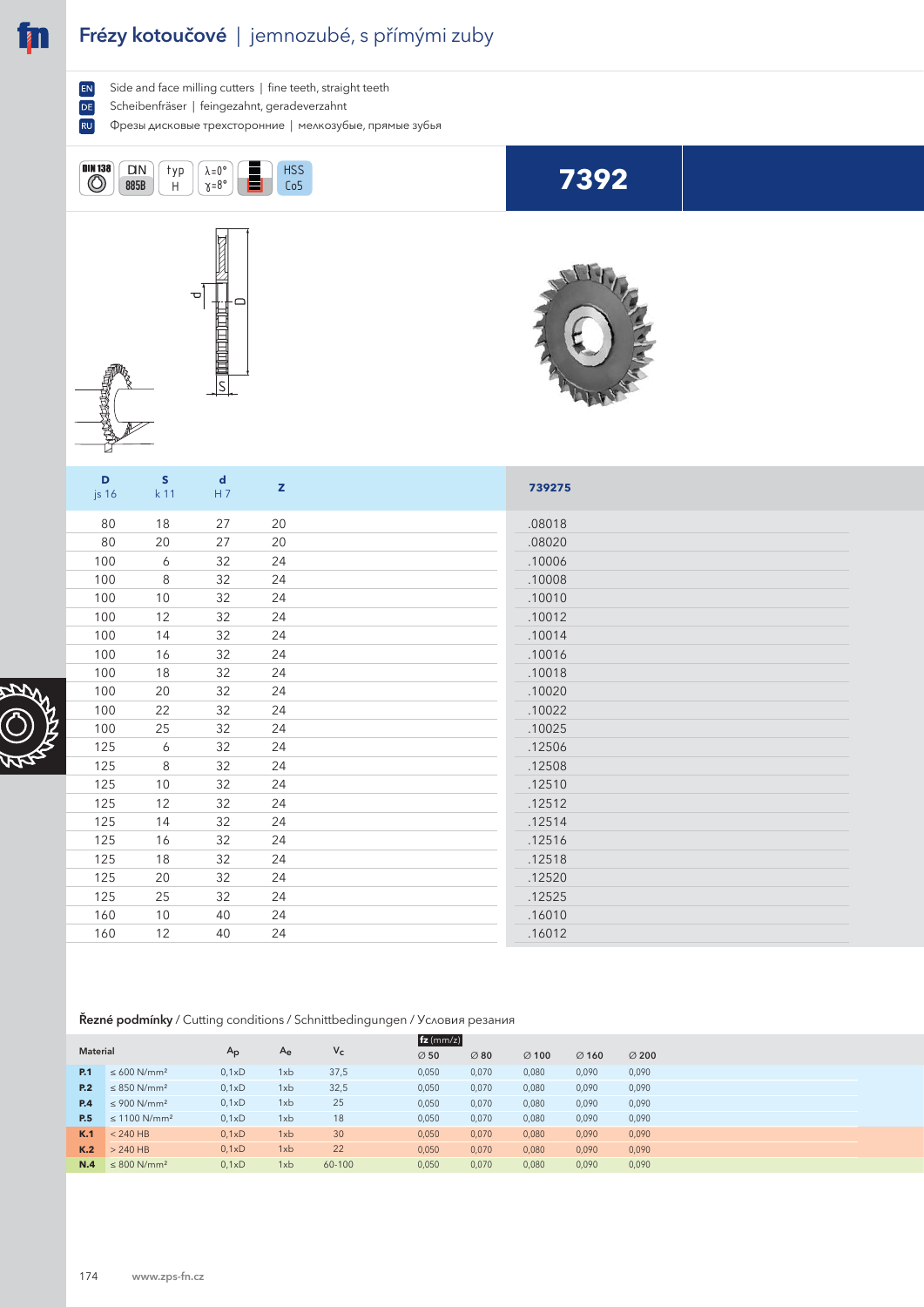# Frézy kotoučové | jemnozubé, s přímými zuby



- $DE$ Scheibenfräser | feingezahnt, geradeverzahnt
- Фрезы дисковые трехсторонние | мелкозубые, прямые зубья **RU**



| D<br>js $16$ | <b>S</b><br>k <sub>11</sub> | $\mathbf d$<br>H <sub>7</sub> | z  | 739275 |
|--------------|-----------------------------|-------------------------------|----|--------|
| 160          | 14                          | 40                            | 24 | .16014 |
| 160          | 16                          | 40                            | 24 | .16016 |
| 160          | 18                          | 40                            | 24 | .16018 |
| 160          | 20                          | 40                            | 24 | .16020 |
| 200          | 10                          | 40                            | 32 | .20010 |
| 200          | 12                          | 40                            | 32 | .20012 |
| 200          | 14                          | 40                            | 32 | .20014 |
| 200          | 16                          | 40                            | 32 | .20016 |
| 200          | 18                          | 40                            | 32 | .20018 |
| 200          | 20                          | 40                            | 32 | .20020 |

### Řezné podmínky / Cutting conditions / Schnittbedingungen / Условия резания

|            |                               |                  |         |        | $fz$ (mm/z) |                  |                   |                   |                   |
|------------|-------------------------------|------------------|---------|--------|-------------|------------------|-------------------|-------------------|-------------------|
| Material   |                               | $A_{\mathbf{D}}$ | $A_{e}$ | $V_c$  | Ø50         | $\varnothing$ 80 | $\varnothing$ 100 | $\varnothing$ 160 | $\varnothing$ 200 |
| <b>P.1</b> | $\leq 600$ N/mm <sup>2</sup>  | 0,1xD            | 1xb     | 37,5   | 0,050       | 0,070            | 0,080             | 0,090             | 0,090             |
| P.2        | $\leq$ 850 N/mm <sup>2</sup>  | 0,1xD            | 1xb     | 32,5   | 0,050       | 0,070            | 0,080             | 0,090             | 0,090             |
| <b>P.4</b> | $\leq$ 900 N/mm <sup>2</sup>  | 0,1xD            | 1xb     | 25     | 0,050       | 0,070            | 0,080             | 0,090             | 0,090             |
| P.5        | $\leq$ 1100 N/mm <sup>2</sup> | 0,1xD            | 1xb     | 18     | 0,050       | 0,070            | 0,080             | 0,090             | 0,090             |
| K.1        | $< 240$ HB                    | 0,1xD            | 1xb     | 30     | 0,050       | 0,070            | 0,080             | 0,090             | 0,090             |
| K.2        | $> 240$ HB                    | 0,1xD            | 1xb     | 22     | 0,050       | 0,070            | 0,080             | 0,090             | 0,090             |
| N.4        | $\leq$ 800 N/mm <sup>2</sup>  | 0,1xD            | 1xb     | 60-100 | 0,050       | 0,070            | 0,080             | 0,090             | 0,090             |

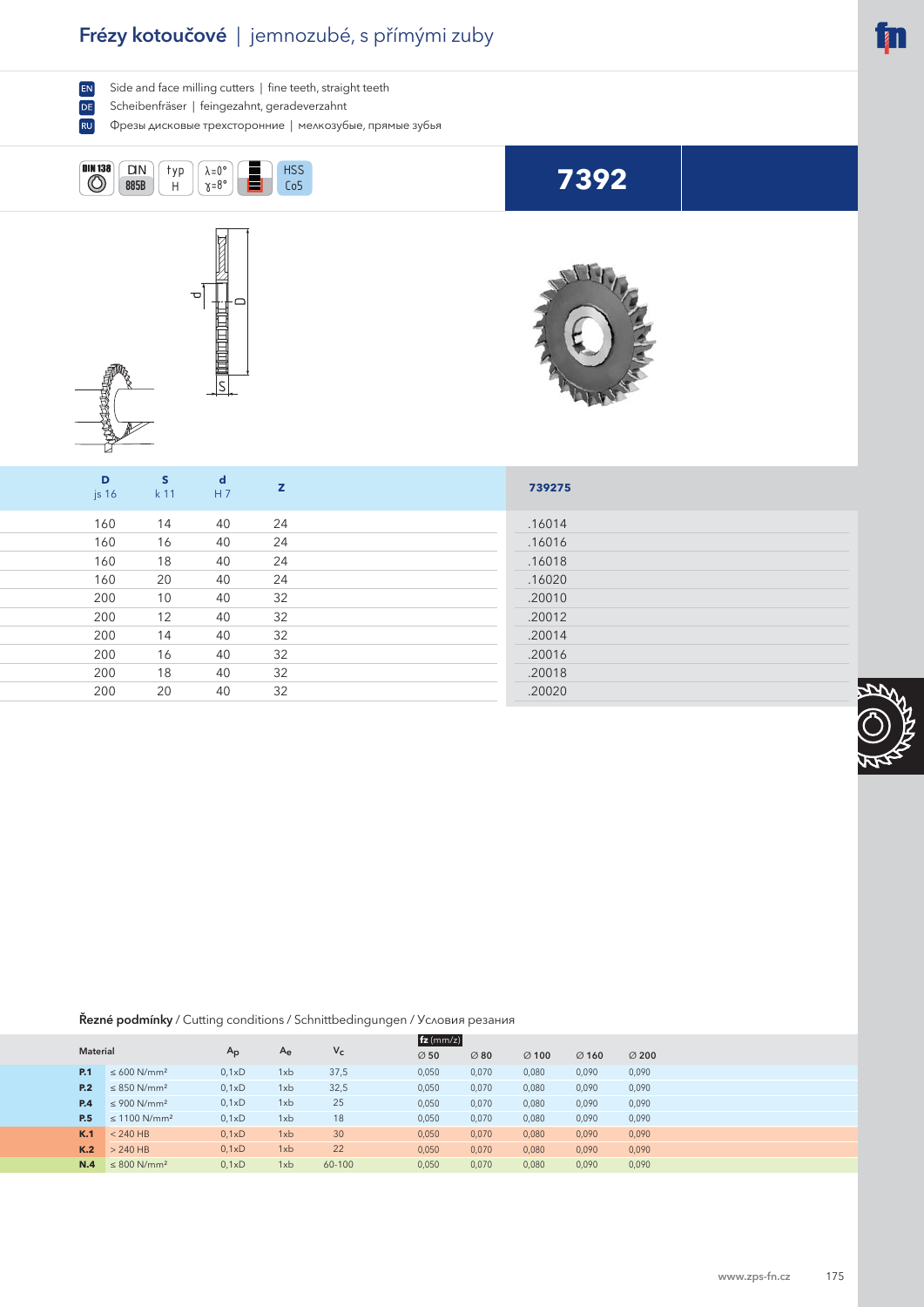#### fn Frézy kotoučové | úzké, s přímými zuby



- Scheibenfräser | schmal, geradeverzahnt  $DE$
- **RU** Фрезы дисковые трехсторонние | прямые зубья





# 7372



| D<br>js 16 | $\mathsf{s}$<br>k 11 | $\mathbf d$<br>H7 | $\mathbf{z}$ | 737275  |
|------------|----------------------|-------------------|--------------|---------|
| 63         | 1,6                  | 22                | 32           | .063016 |
| 63         | 2                    | 22                | 32           | .063020 |
| 63         | 2,5                  | 22                | 32           | .063025 |
| 63         | 3                    | 22                | 32           | .063030 |
| 63         | $\overline{4}$       | 22                | 32           | .063040 |
| 63         | 5                    | 22                | 32           | .063050 |
| 80         | 1,6                  | 27                | 36           | .080016 |
| 80         | $\overline{2}$       | 27                | 36           | .080020 |
| 80         | 2,5                  | 27                | 36           | .080025 |
| 80         | 3                    | 27                | 36           | .080030 |
| 80         | 4                    | 27                | 36           | .080040 |
| 100        | 1,6                  | 32                | 40           | .100016 |
| 100        | $\overline{2}$       | 32                | 40           | .100020 |
| 100        | 2,5                  | 32                | 40           | .100025 |
| 100        | 3                    | 32                | 40           | .100030 |
| 100        | 4                    | 32                | 40           | .100040 |
| 100        | 5                    | 32                | 40           | .100050 |

|                 |                               |         |                  |        | $f$ z (mm/z)     |                  |                   |                   |  |
|-----------------|-------------------------------|---------|------------------|--------|------------------|------------------|-------------------|-------------------|--|
| <b>Material</b> |                               | $A_{p}$ | $A_{\mathbf{e}}$ | $V_c$  | $\varnothing$ 50 | $\varnothing$ 80 | $\varnothing$ 100 | $\varnothing$ 160 |  |
| <b>P.1</b>      | $\leq 600$ N/mm <sup>2</sup>  | 0.1xD   | 1xb              | 37,5   | 0,050            | 0,070            | 0,080             | 0,090             |  |
| P.2             | $\leq$ 850 N/mm <sup>2</sup>  | 0,1xD   | 1xb              | 32,5   | 0,050            | 0,070            | 0,080             | 0,090             |  |
| <b>P.4</b>      | $\leq$ 900 N/mm <sup>2</sup>  | 0,1xD   | 1xb              | 25     | 0,050            | 0,070            | 0,080             | 0,090             |  |
| <b>P.5</b>      | $\leq$ 1100 N/mm <sup>2</sup> | 0,1xD   | 1xb              | 18     | 0,050            | 0,070            | 0,080             | 0,090             |  |
| <b>P.6</b>      | $> 1100$ N/mm <sup>2</sup>    | 0,1xD   | 1xb              | 16     | 0,035            | 0,049            | 0,056             | 0,063             |  |
| M.2             | 750 - 850 N/mm <sup>2</sup>   | 0,1xD   | 1xb              | 10     | 0,050            | 0,070            | 0,080             | 0,090             |  |
| K.1             | $< 240$ HB                    | 0,1xD   | 1xb              | 30     | 0,050            | 0,070            | 0,080             | 0,090             |  |
| K.2             | $>240$ HB                     | 0,1xD   | 1xb              | 22     | 0,050            | 0,070            | 0,080             | 0,090             |  |
| N <sub>4</sub>  | $\leq$ 800 N/mm <sup>2</sup>  | 0,1xD   | 1xb              | 60-100 | 0,050            | 0,070            | 0,080             | 0,090             |  |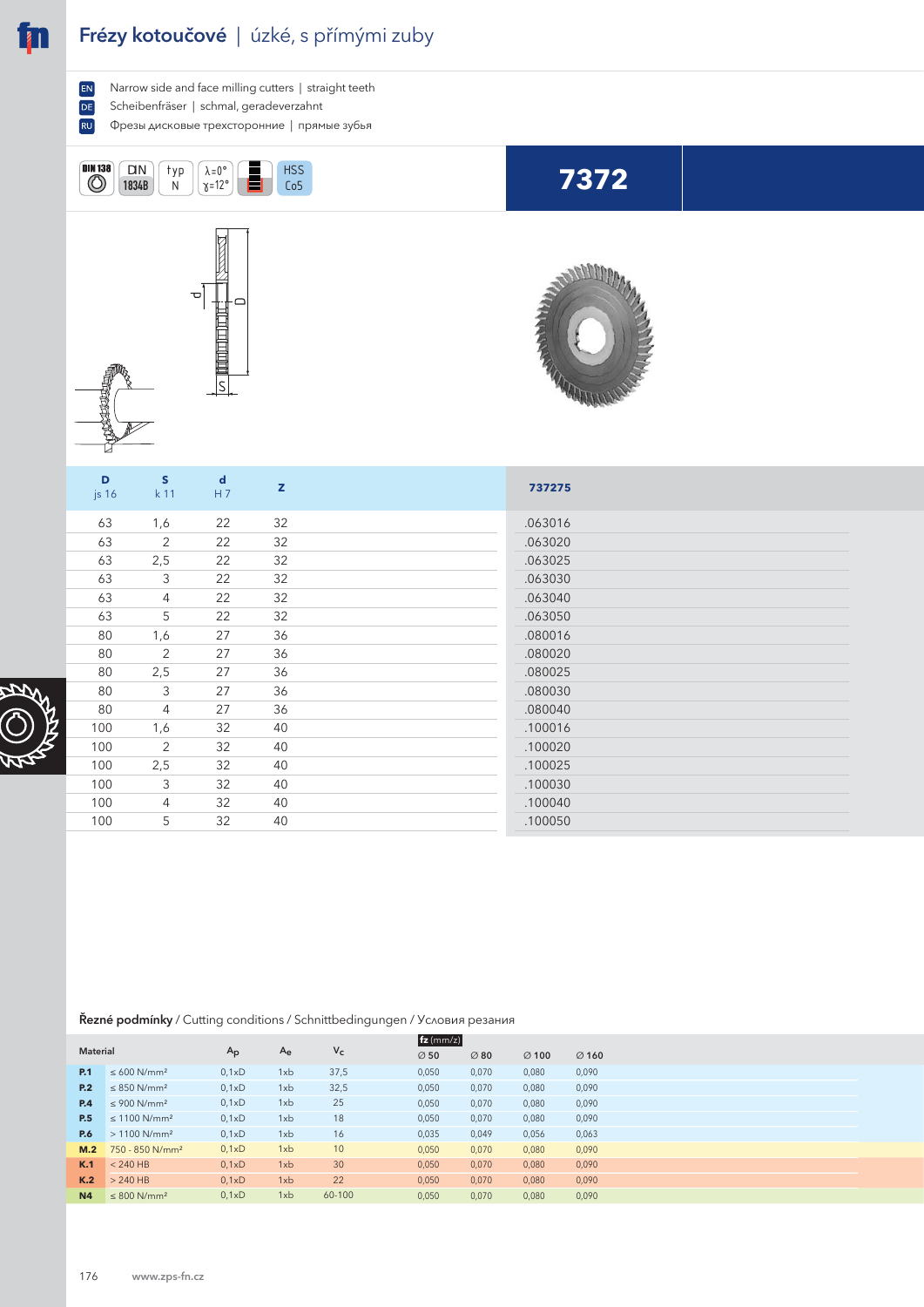### Frézy kotoučové | úzké, s přímými zuby



Scheibenfräser | schmal, geradeverzahnt  $DE$ 

160

160

160

160

160

3

 $\overline{4}$ 

5

 $\boldsymbol{6}$ 

8

40

40

40

40

40

52

52

52

52

40

**RU** Фрезы дисковые трехсторонние | прямые зубья



.160030

.160040

.160050

.160060

.160080

|                 |                               |         |         |        | $fz$ (mm/z)      |                  |                   |                   |  |
|-----------------|-------------------------------|---------|---------|--------|------------------|------------------|-------------------|-------------------|--|
| <b>Material</b> |                               | $A_{p}$ | $A_{e}$ | $V_c$  | $\varnothing$ 50 | $\varnothing$ 80 | $\varnothing$ 100 | $\varnothing$ 160 |  |
| <b>P.1</b>      | $\leq 600$ N/mm <sup>2</sup>  | 0,1xD   | 1xb     | 37,5   | 0,050            | 0,070            | 0,080             | 0,090             |  |
| P <sub>2</sub>  | $\leq$ 850 N/mm <sup>2</sup>  | 0,1xD   | 1xb     | 32,5   | 0,050            | 0,070            | 0,080             | 0,090             |  |
| <b>P.4</b>      | $\leq$ 900 N/mm <sup>2</sup>  | 0,1xD   | 1xb     | 25     | 0,050            | 0,070            | 0,080             | 0,090             |  |
| P.5             | $\leq$ 1100 N/mm <sup>2</sup> | 0,1xD   | 1xb     | 18     | 0,050            | 0,070            | 0,080             | 0,090             |  |
| P.6             | $> 1100$ N/mm <sup>2</sup>    | 0,1xD   | 1xb     | 16     | 0,035            | 0,049            | 0,056             | 0,063             |  |
| M.2             | 750 - 850 N/mm <sup>2</sup>   | 0,1xD   | 1xb     | 10     | 0,050            | 0,070            | 0,080             | 0,090             |  |
| K.1             | $< 240$ HB                    | 0,1xD   | 1xb     | 30     | 0,050            | 0,070            | 0,080             | 0,090             |  |
| K.2             | $>240$ HB                     | 0,1xD   | 1xb     | 22     | 0.050            | 0,070            | 0,080             | 0,090             |  |
| N.4             | $\leq$ 800 N/mm <sup>2</sup>  | 0,1xD   | 1xb     | 60-100 | 0,050            | 0,070            | 0,080             | 0,090             |  |

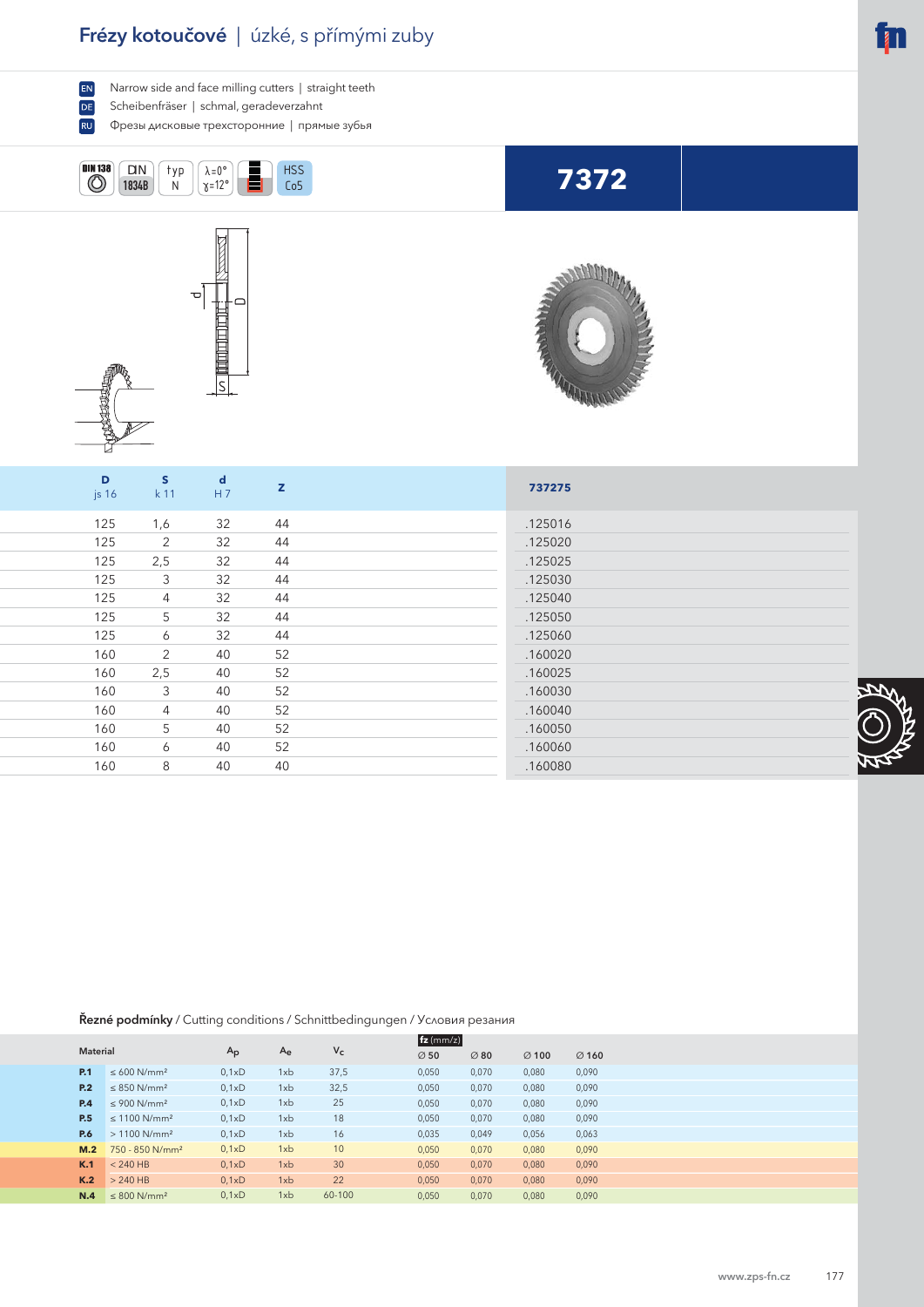#### fn Frézy kotoučové | polohrubozubé, jemnozubé



Scheibenfräser DE

**RU** Фрезы дисковые трехсторонние | среднезубые



| v |  |
|---|--|
|   |  |
|   |  |
| L |  |

.08008

.08010

.08012

.0801022

.1001027

.1001222

.1001227

.1001427

.10014

.10016

.10012

.08008

.08010

.08012

.10008

.10010

.10014

.10016

www.zps-fn.cz

| <b>Material</b>                            | $A_{p}$ |                  | $V_c$   |                  |                  |                   |                   |  |
|--------------------------------------------|---------|------------------|---------|------------------|------------------|-------------------|-------------------|--|
|                                            |         | $A_{\mathbf{e}}$ |         | $\varnothing$ 50 | $\varnothing$ 80 | $\varnothing$ 100 | $\varnothing$ 160 |  |
| 720373                                     |         |                  |         |                  |                  |                   |                   |  |
| $\leq 600$ N/mm <sup>2</sup><br><b>P.1</b> | 0,1xD   | 1xb              | 30      | 0,050            | 0,070            | 0,080             | 0,090             |  |
| $\leq$ 850 N/mm <sup>2</sup><br>P.2        | 0,1xD   | 1xb              | 26      | 0,050            | 0,070            | 0,080             | 0,090             |  |
| $< 240$ HB<br>K.1                          | 0,1xD   | 1xb              | 25      | 0,050            | 0,070            | 0,080             | 0,090             |  |
| N.4<br>$\leq$ 800 N/mm <sup>2</sup>        | 0,1xD   | 1xb              | 50-90   | 0,050            | 0,070            | 0,080             | 0,090             |  |
| N.2<br>$Si \leq 12\%$                      | 0,1xD   | 1xb              | 140-240 | 0,065            | 0,091            | 0,104             | 0,117             |  |
| 730373                                     |         |                  |         |                  |                  |                   |                   |  |
| $\leq$ 850 N/mm <sup>2</sup><br>P.2        | 0,1xD   | 1xb              | 26      | 0,050            | 0,070            | 0,080             | 0,090             |  |
| $\leq$ 900 N/mm <sup>2</sup><br>P.4        | 0,1xD   | 1xb              | 20      | 0,050            | 0,070            | 0,080             | 0,090             |  |
| K.2<br>$>240$ HB                           | 0,1xD   | 1xb              | 17      | 0,050            | 0,070            | 0,080             | 0,090             |  |